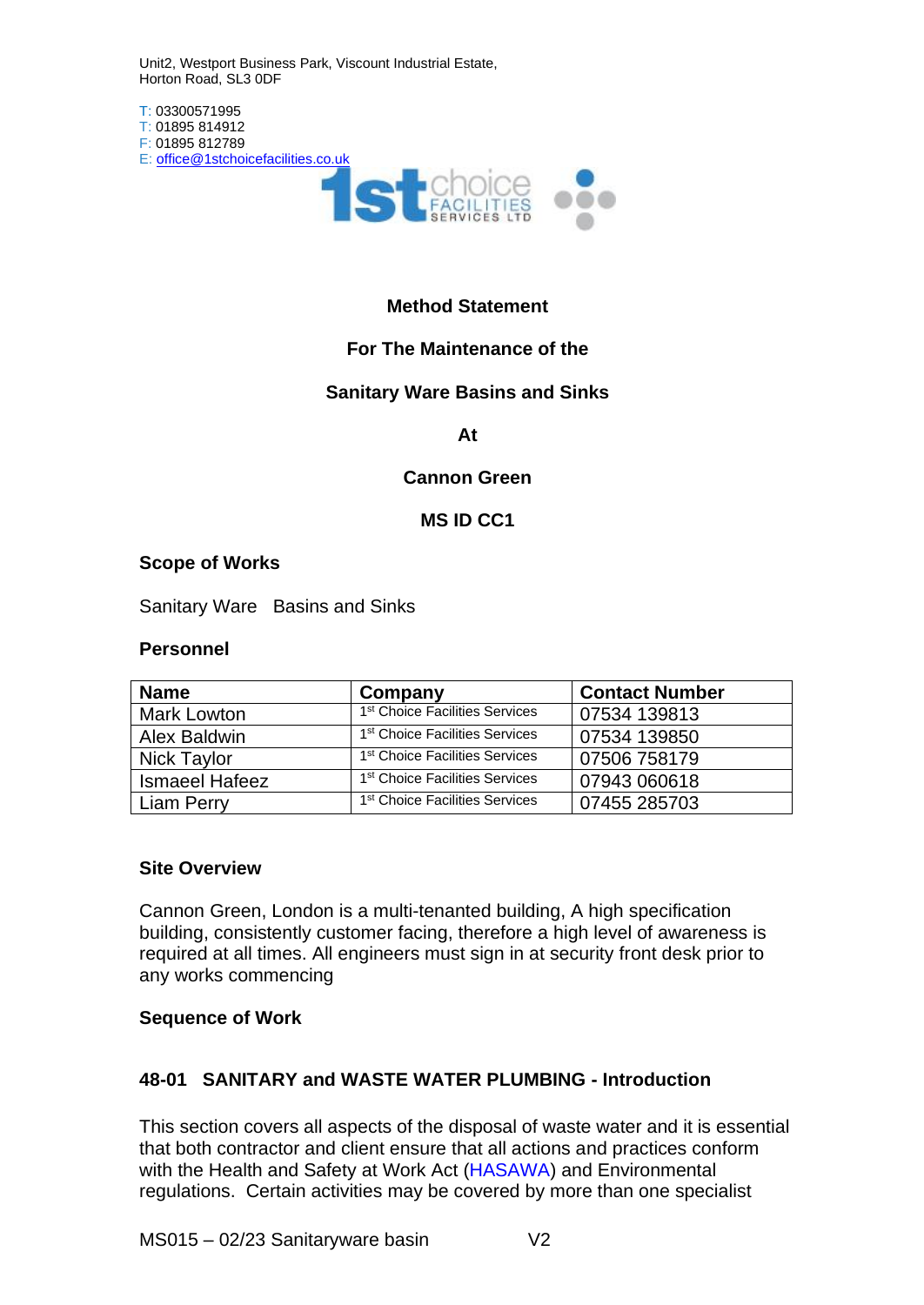Unit2, Westport Business Park, Viscount Industrial Estate, Horton Road, SL3 0DF

T: 03300571995 T: 01895 814912 F: 01895 812789 E: [office@1stchoicefacilities.co.uk](mailto:office@1stchoicefacilities.co.uk)



function and in these areas it is essential that the responsibilities for particular tasks are identified and allocated.

Note HSE Document INDG 197,198.

# **Weil's Disease (Leptospirosis)**

This reportable disease is carried by rats and can be passed on to humans hence strict precautions should be taken to prevent infection. Attention is drawn to the need to carry out a risk assessment and produce a method statement for operators and maintenance personnel to use. PPE may be necessary.

## **Dangerous Gases**

Special care is needed when entering pits and other below ground chambers to ensure that they are properly ventilated and free from harmful gases.

**Under Food Hygiene Regulations it is essential that operatives and maintenance personnel do not work on clean water systems if they have been in contact with wastewater or sewage.**

Hospitals and similar facilities may call for specialist services, which should be identified and agreed with the client.